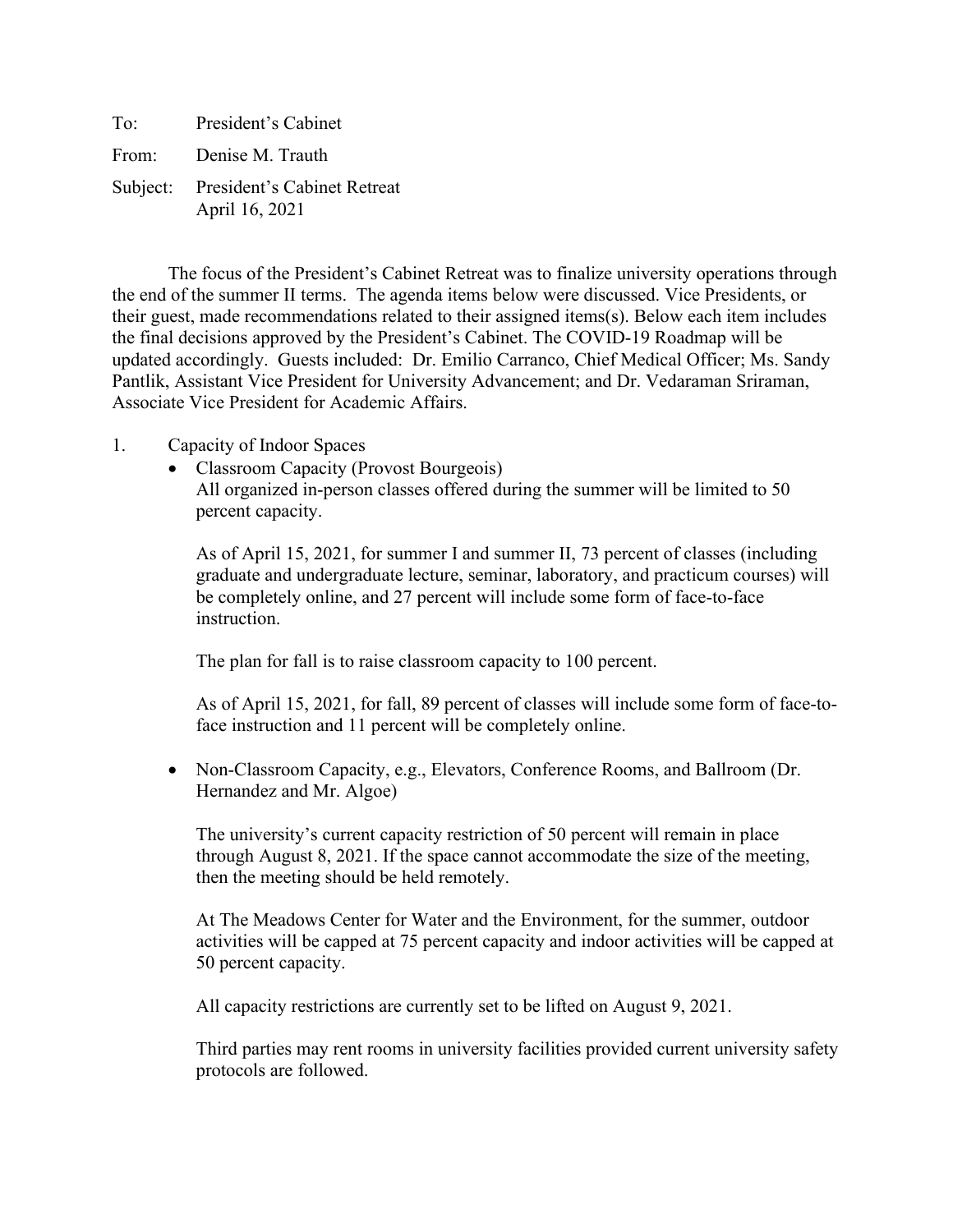- 2. Spring and Summer Commencement (Provost Bourgeois and Dr. Sriraman)
	- Spring 2021 commencement ceremonies will be held at Bobcat Stadium. Cabinet members discussed alternate plans in the event that the weather disrupts the ceremonies. Dr. Sriraman will return as a guest to a future President's Cabinet meeting.

## **RTA: 4/22/21 Finalize alternate plans for spring 2021 commencement ceremonies.**

- Cabinet members reviewed Dr. Sriraman's commencement ceremony study for August 2021. Dr. Sriraman will return as a guest to a future President's Cabinet meeting.
	- **RTA: 5/24/21 Finalize plans for the August 2021 commencement ceremonies.**
- 3. Sewell Park (Dr. Hernandez) Sewell Park will remain closed through the end of the spring 2021 semester. Sewell Park will reopen for graduation and remain open thereafter.
- 4. Approach to Quarantine and Isolation (Dr. Hernandez) Given the low number of students expected to live in on-campus housing during summer I and summer II, one floor of a residence hall will be reserved for isolation and quarantine.
- 5. Academic Modifications Related to COVID-19 (Dr. Hernandez) Academic modifications related to COVID19 will end at the end of the summer II term. Policies and procedures for students with disabilities to request accommodations remain in place.
- 6. Vaccine (Dr. Carranco)
	- Plan Through the End of Spring For the university community members only, second dose events will continue through May 12, 2021, and first does events will resume after May 12, 2021.

At the end of April 2021, the vaccine operation is moving from the LBJ Student Center Ballroom to the Student Recreation Center.

Texas State has received 1,200 Johnson & Johnson doses that are currently on hold pending FDA guidance.

Texas State is hosting a joint vaccination event with Hays county on April 22, 2021, at the University Events Center on the San Marcos Campus for anyone who is 16 years of age and older, including members of the San Marcos community who are not students, faculty, or staff. This upcoming event will be the last chance for employees to receive their first does during the spring semester.

• Plan through the End of Summer II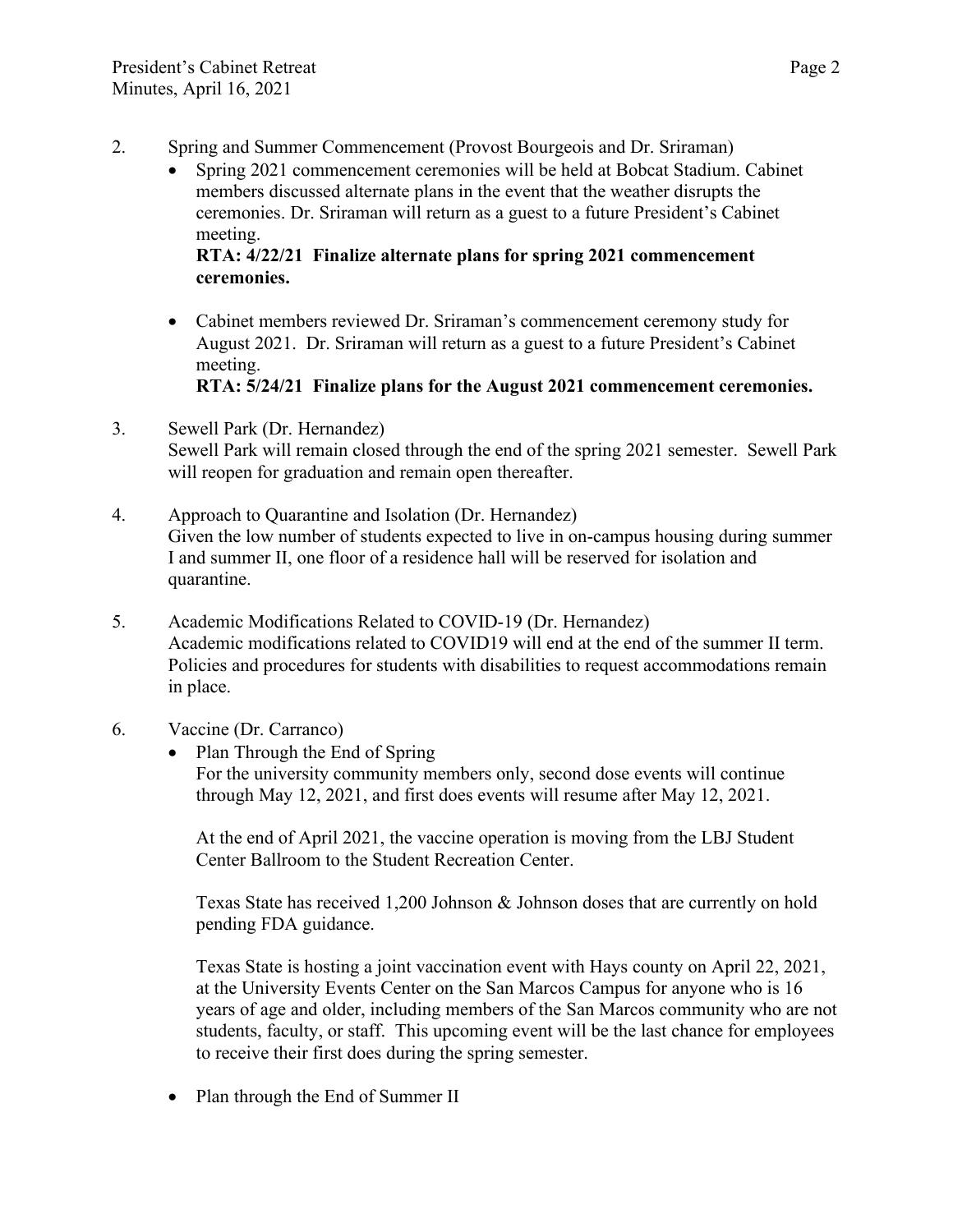Weekly vaccination events will continue through summer II, however, demand is expected to decrease from 1,500-1,800 doses per week to 200-300 doses per week.

• COVID-19 Approach and Messaging to Overcoming Cultural Barriers to Vaccination Messaging will include benefits of vaccination.

Provost Bourgeois suggested that Dr. Emily Brunson, Associate Professor in the Department of Anthropology, be asked to assist in developing messaging that addresses cultural barriers to vaccination.

President Trauth suggested that Dr. Paul Phillips speak with student-athletes about the benefits of vaccination as well as address any concerns that the student-athletes might have about the vaccine.

7. COVID-19 Testing Strategy (Dr. Carranco)

A kiosk for COVID-19 testing will remain in place, though hours will likely be reduced due to diminished demand. Random proactive testing will continue into the fall semester.

Vaccinated people should not be tested unless they are exhibiting symptoms of COVID-19.

Texas State cannot deny a participant access to an overnight camp based on medical information. Thus, Texas State will not require participants in overnight camps to produce proof of vaccination or a negative test result. Dr. Lloyd will draft language strongly encouraging staff and participants to get fully vaccinated or to get a PCR test at least three days prior to the start of camp.

Contact tracing will continue into the fall semester.

8. Return to Work Plan and Messaging

As part of the university's phased approach to safely resuming a vibrant campus atmosphere and full university operations, starting on June 1, 2021, staff and university administrators working from home will return to our campuses to work the schedules they had before the COVID-19 crisis. The decision to have employees return to inperson work was based on the following:

• After a year of implementing our [COVID-19 Health and Safety Guidelines,](https://www.txstate.edu/coronavirus/road-map/health-and-safety-measures.html) data indicates that these guidelines are working. There has been no evidence of transmission in our classrooms, offices, or residence halls beyond roommates. This summer, Texas State will continue to enforce COVID-19 Health and Safety Guidelines, including requiring face coverings, promoting physical distancing, practicing proper hand hygiene, and imposing room capacity limits held to 50 percent. The President's Cabinet will continue to meet weekly with the Chief Medical Officer to analyze the most recent data on transmission rates and vaccination rates as well as to determine if any changes to the COVID-19 Health and Safety Guidelines are warranted.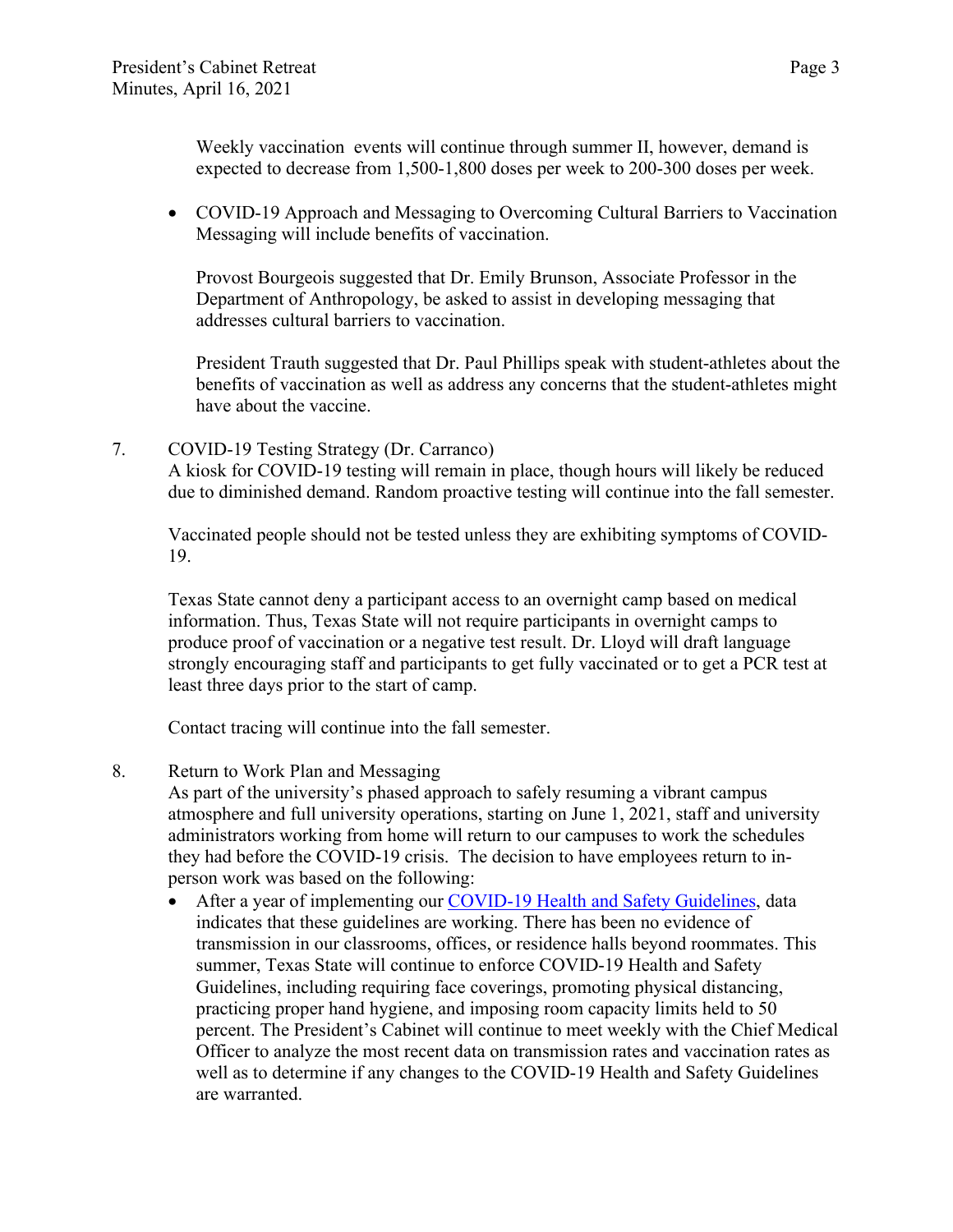- The vaccine distribution plan has progressed successfully. All employees will have the opportunity to get vaccinated on Texas State campuses by the end of May, and all students will have the opportunity to get vaccinated before the fall semester begins. People who are fully vaccinated should be able to return safely to in-person work and participate in face-to-face classes and activities.
- Employees with disabilities will continue to have the options to request an [accommodation via the ADA Coordinator.](https://compliance.txstate.edu/ada/)

There will be very few exceptions that will warrant modifications to an employee's work environment or schedule. For example, someone may be allergic to a component of the vaccine and cannot take the vaccine or may have other extenuating medical circumstances. In cases like these, employees should talk with their supervisors, who may consider separate office spaces, increased separation between co-workers, flexible schedules, or remote work options.

Also, Texas State has a [General Workplace Policy \(UPPS 04.04.01\)](https://policies.txstate.edu/university-policies/04-04-01.html) for flexible schedules and remote work agreements. The guiding principle in determining whether these arrangements make sense is if they enhance services to our students, faculty, or staff. We ask supervisors to use these guidelines when considering exceptions during this transition period. Any exceptions to the return to in-person work beginning June 1, 2021, will require approval from the employee's Vice President or the Director of Athletics.

9. Health and Safety Measures Through the Summer II Term (Mr. Algoe) Given that the antiviral spray has been proven to be effective for 30 days, classrooms will be sprayed weekly, and all other areas will be sprayed monthly.

Hand sanitizing stations will continue to be filled and dispensers replaced accordingly.

Classroom sanitizing kits will become a permanent feature in all classrooms.

The appropriate amount of outside air will be supplied to each building based on usage and other factors.

On June 1, 2021, the Health and Safety Measures will be reduced from 13-12, when the temporary workplace modifications process ends.

Signage and the face covering policy will be discussed at the May 11, 2021, President's Cabinet Retreat.

10. Worst-Case Scenarios (Mr. Algoe) This item was not discussed due to lack of time and will be discussed at the May 11, 2021, President's Cabinet Retreat.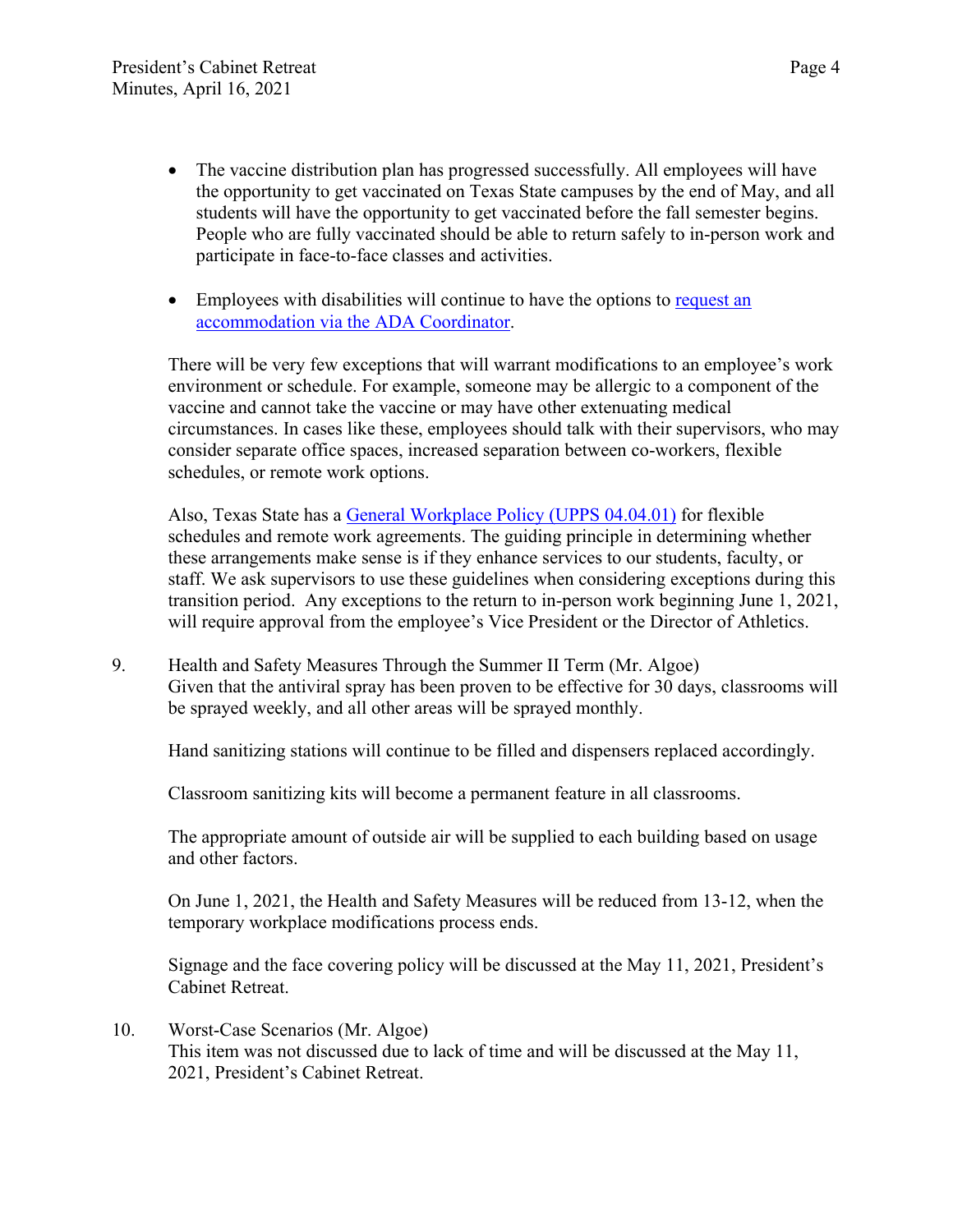11. Travel Request/Approval Process (Mr. Algoe) Texas State will follow the U. S. State Department's travel guidelines.

The following processes were approved and pertain to when travel takes place, not when the application is submitted:

- Conferences, Trainings, Research, etc., for Faculty, Staff, and Students: Work Travel Through Summer II= Vice President Approval Required Work Travel After Summer II= Normal Approval Process Returns
- Student Abroad, Exchange, Credit and Non-Credit Trips Led by Faculty: Academic Travel Through Summer II= Vice President Approval Required Academic Travel After Summer II= Normal Approval Process Returns
- Campus Recreation Experiential and Student Fun Trips Not Faculty-Led: Student Travel Through Summer II= Vice President Approval Required Student Travel After Summer II= Normal Approval Process Returns
- 12. Recognition of Employees (Dr. Lloyd) This item was not discussed due to lack of time and will be discussed at the May 11, 2021, President's Cabinet Retreat.
- 13. Identify Topics to Discuss at the May 11, 2021, President's Cabinet Retreat At the May 11, 2021, President's Cabinet Retreat, the focus will be to finalize university operations for the fall semester. Items identified include:
	- Discuss faculty and staff general meeting,
	- campus tours,
	- athletic events, kid zone at football games, and tailgating,
	- in-person academic conferences; and
	- vaccine "booster" shots.

## 14. Discuss Town Hall Scheduled for April 20, 2021

President Trauth will begin with opening remarks, which will include a broad statement announcing that Texas State's in-person workforce is returning to pre-pandemic levels.

Dr. Carranco will provide an update on the transmission rate, vaccination plan, and current Health and Safety Guidelines. He will also explain why it is safe for our full workforce to return to in-person work beginning June 1, 2021. Additional talking points my include:

• All employees will have had the opportunity to receive the vaccine by May 31, 2021. Knowing that not everyone (e.g., students) will have received the vaccine by May 31, 2021, Texas State will still continue to require face coverings and physical distancing.